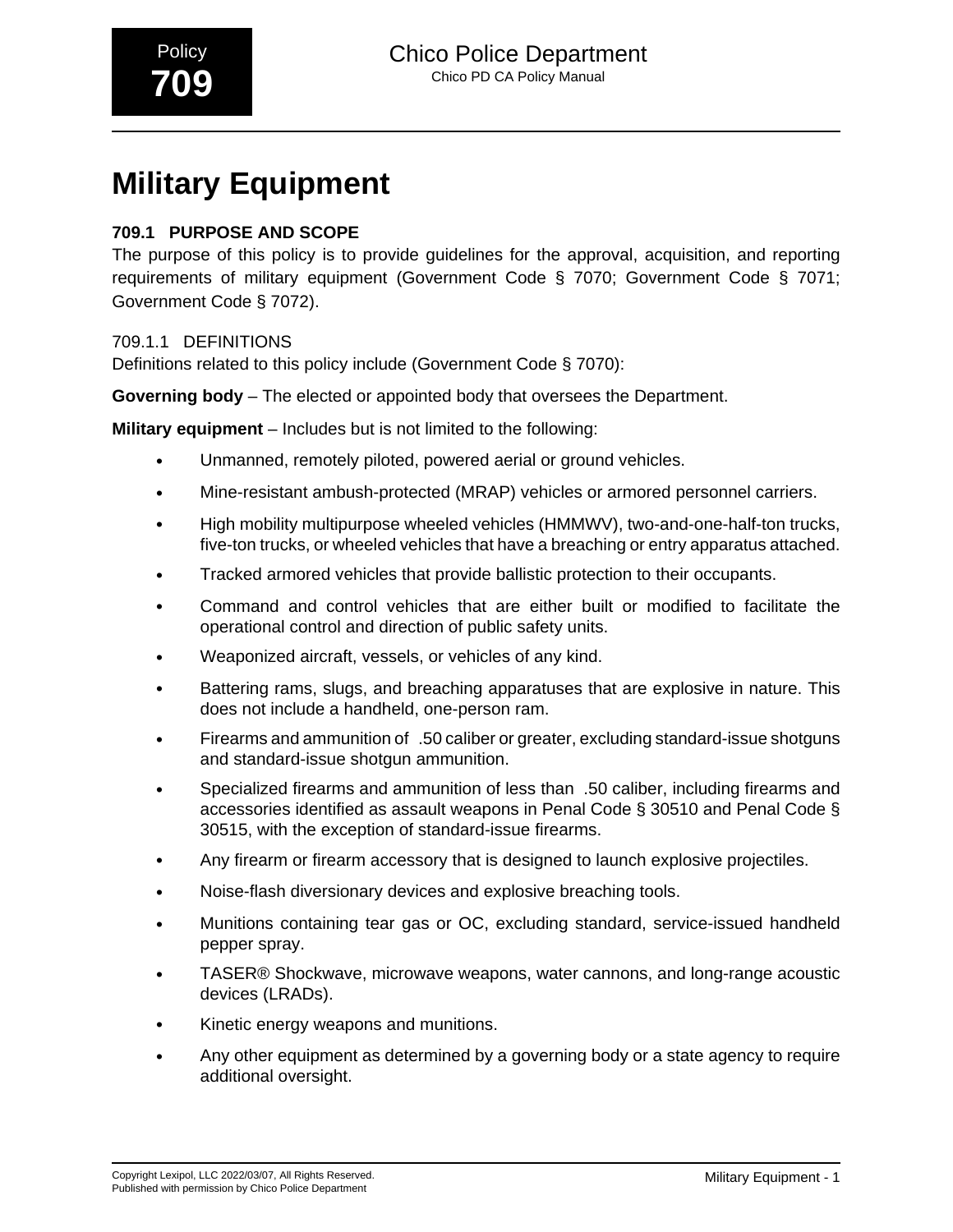# Chico Police Department

Chico PD CA Policy Manual

#### Military Equipment

#### **709.2 POLICY**

It is the policy of the Chico Police Department that members of this department comply with the provisions of Government Code § 7071 with respect to military equipment.

#### **709.3 MILITARY EQUIPMENT COORDINATOR**

The Operations Captain will be the designatedmember of this department to act as the military equipment coordinator. The responsibilities of the military equipment coordinator include but are not limited to:

- (a) Acting as liaison to the governing body for matters related to the requirements of this policy.
- (b) Identifying department equipment that qualifies as military equipment in the current possession of the Department, or the equipment the Department intends to acquire that requires approval by the governing body.
- (c) Conducting an inventory of all military equipment at least annually.
- (d) Collaborating with any allied agency that may use military equipment within the jurisdiction of Chico Police Department (Government Code § 7071).
- (e) Preparing for, scheduling, and coordinating the annual community engagement meeting to include:
	- 1. Publicizing the details of the meeting.
	- 2. Preparing for public questions regarding the department's funding, acquisition, and use of equipment.
- (f) Preparing the annual military equipment report for submission to the Chief of Police and ensuring that the report is made available on the department website (Government Code § 7072).
- (g) Establishing the procedure for a person to register a complaint or concern, or how that person may submit a question about the use of a type of military equipment, and how the Department will respond in a timely manner.

#### **709.4 MILITARY EQUIPMENT INVENTORY**

The following constitutes a list of qualifying equipment for the Department:

[Insert attachment here]

#### **709.5 APPROVAL**

The Chief of Police or the authorized designee shall obtain approval from the governing body by way of an ordinance adopting the military equipment policy. As part of the approval process, the Chief of Police or the authorized designee shall ensure the proposed military equipment policy is submitted to the governing body and is available on the department website at least 30 days prior to any public hearing concerning the military equipment at issue (Government Code § 7071). The military equipment policy must be approved by the governing body prior to engaging in any of the following (Government Code § 7071):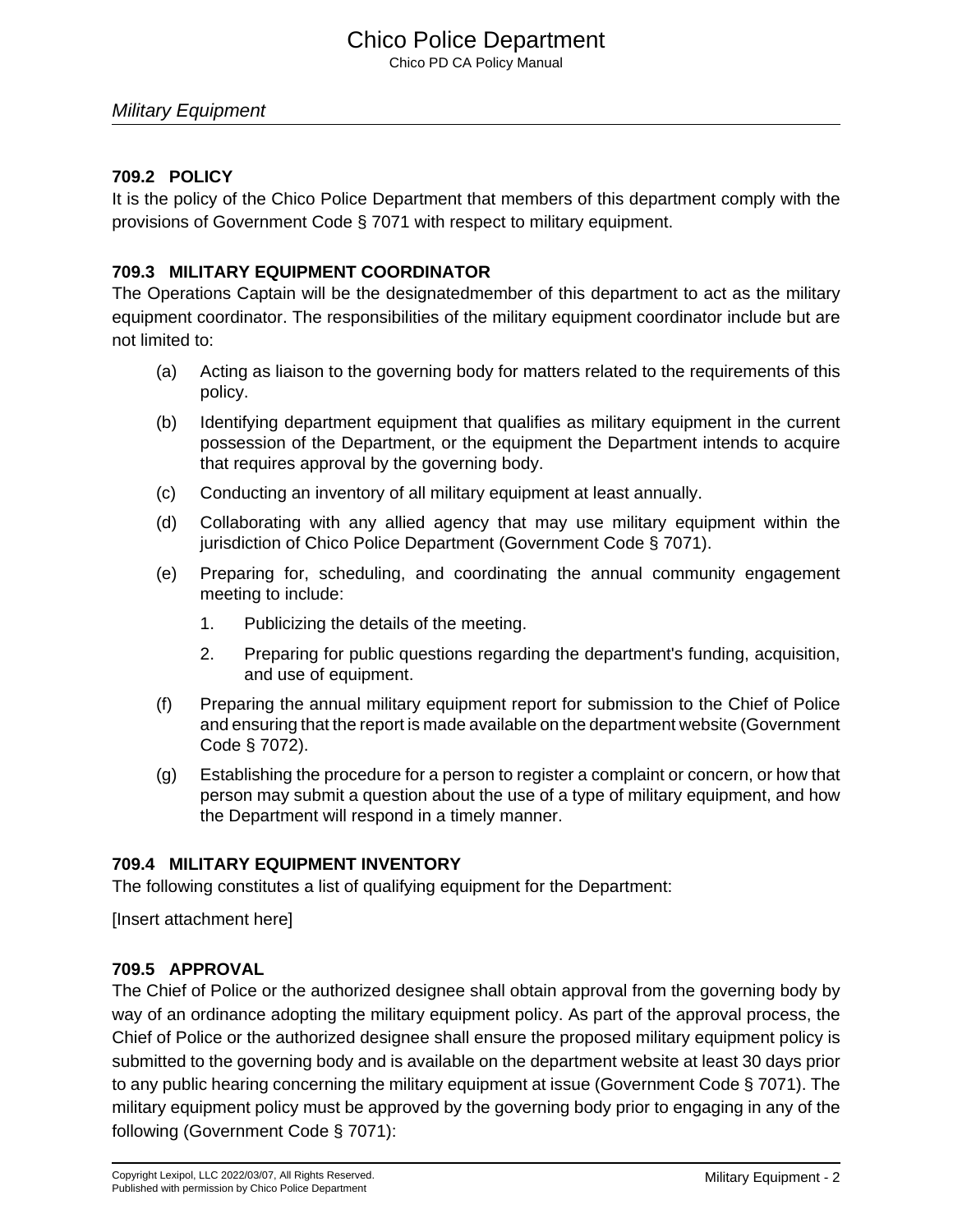- (a) Requesting military equipment made available pursuant to 10 USC § 2576a.
- (b) Seeking funds for military equipment, including but not limited to applying for a grant, soliciting or accepting private, local, state, or federal funds, in-kind donations, or other donations or transfers.
- (c) Acquiring military equipment either permanently or temporarily, including by borrowing or leasing.
- (d) Collaborating with another law enforcement agency in the deployment or other use of military equipment within the jurisdiction of this department.
- (e) Using any new or existing military equipment for a purpose, in a manner, or by a person not previously approved by the governing body.
- (f) Soliciting or responding to a proposal for, or entering into an agreement with, any other person or entity to seek funds for, apply to receive, acquire, use, or collaborate in the use of military equipment.
- (g) Acquiring military equipment through any means not provided above.

#### **709.6 COORDINATION WITH OTHER JURISDICTIONS**

Military equipment used by any member of this Department shall be approved for use and in accordance with this Department policy, Military equipment used by other jurisdictions that are providing mutual aid to this Department, or otherwise engaged in law enforcement operations in this jurisdiction, shall comply with their respective military equipment use policies in rendering mutual aid or operating in this jurisdiction.

#### **709.7 ANNUAL REPORT**

Upon approval of a military equipment policy, the Chief of Police or the authorized designee should submit a military equipment report to the governing body for each type of military equipment approved within one year of approval, and annually thereafter for as long as the military equipment is available for use (Government Code § 7072).

The Chief of Police or the authorized designee should also make each annual military equipment report publicly available on the department website for as long as the military equipment is available for use. The report shall include all information required by Government Code § 7072 for the preceding calendar year for each type of military equipment in department inventory.

#### **709.8 COMMUNITY ENGAGEMENT**

Within 30 days of submitting and publicly releasing the annual report, the Department shall hold at least one well-publicized and conveniently located community engagement meeting, at which the Department should discuss the report and respond to public questions regarding the funding, acquisition, or use of military equipment.

Any member of the public can register a question or concern regarding military use equipment by contacting the Chico Police Department Professional Standards Unit email at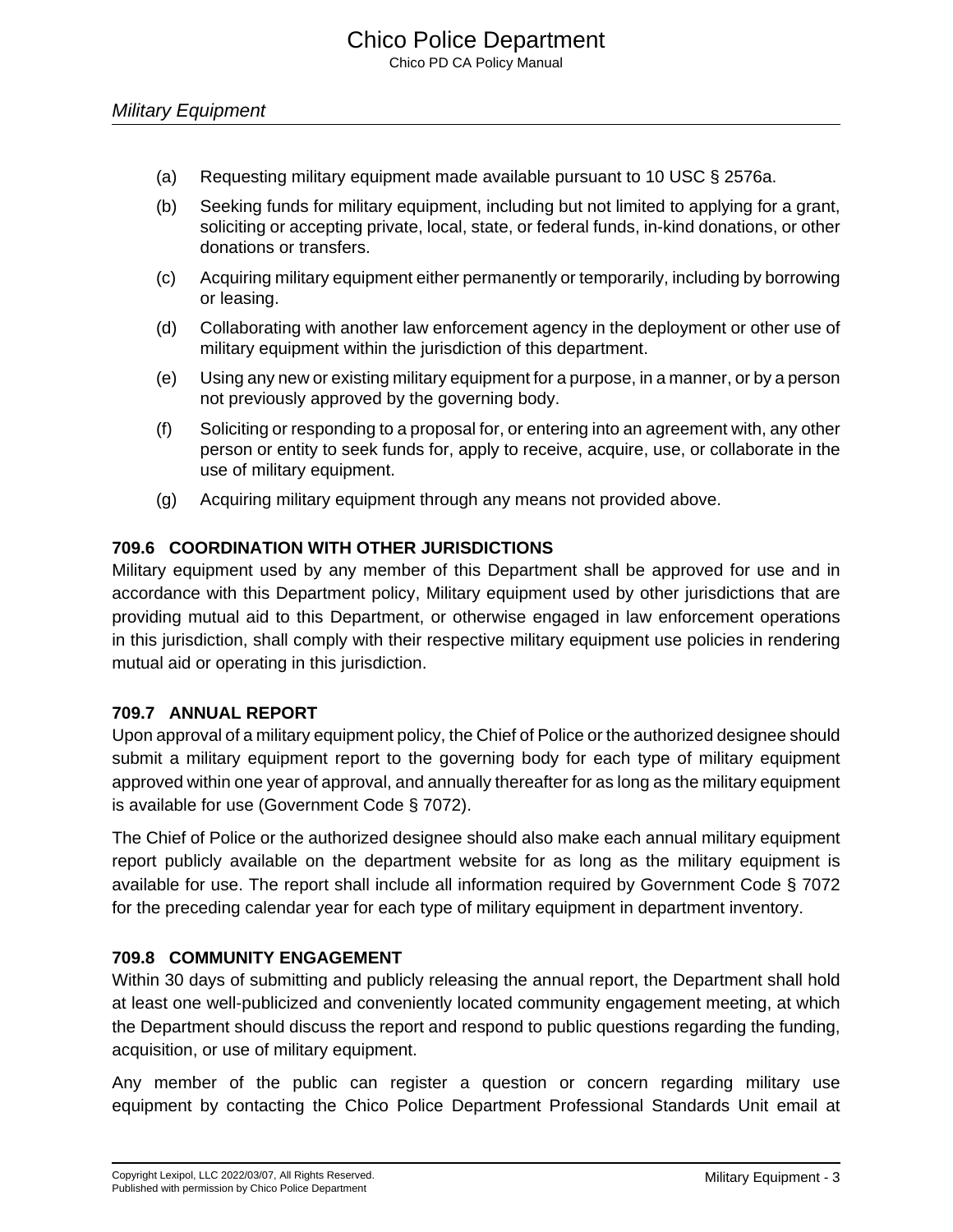Military Equipment

CPDPSU@chicoca.gov. A response to the question or concern shall be completed by the Department in timely manner.

Any member of the public can submit a complaint to any member of the Department and in any form (i.e. in person, telephone, email, etc.). Once the complaint is received, it should be routed to the Professional Standards Unit in accordance with Policy 1020 ( Personnel Complaints).

#### **709.9 MAINTENANCE OF MILITARY USE SUPPLY LEVELS**

When stocks of military equipment have reached significantly low levels or have been exhausted, the Department may order the necessary equipment without city council approval to maintain essential availability for the Department's needs.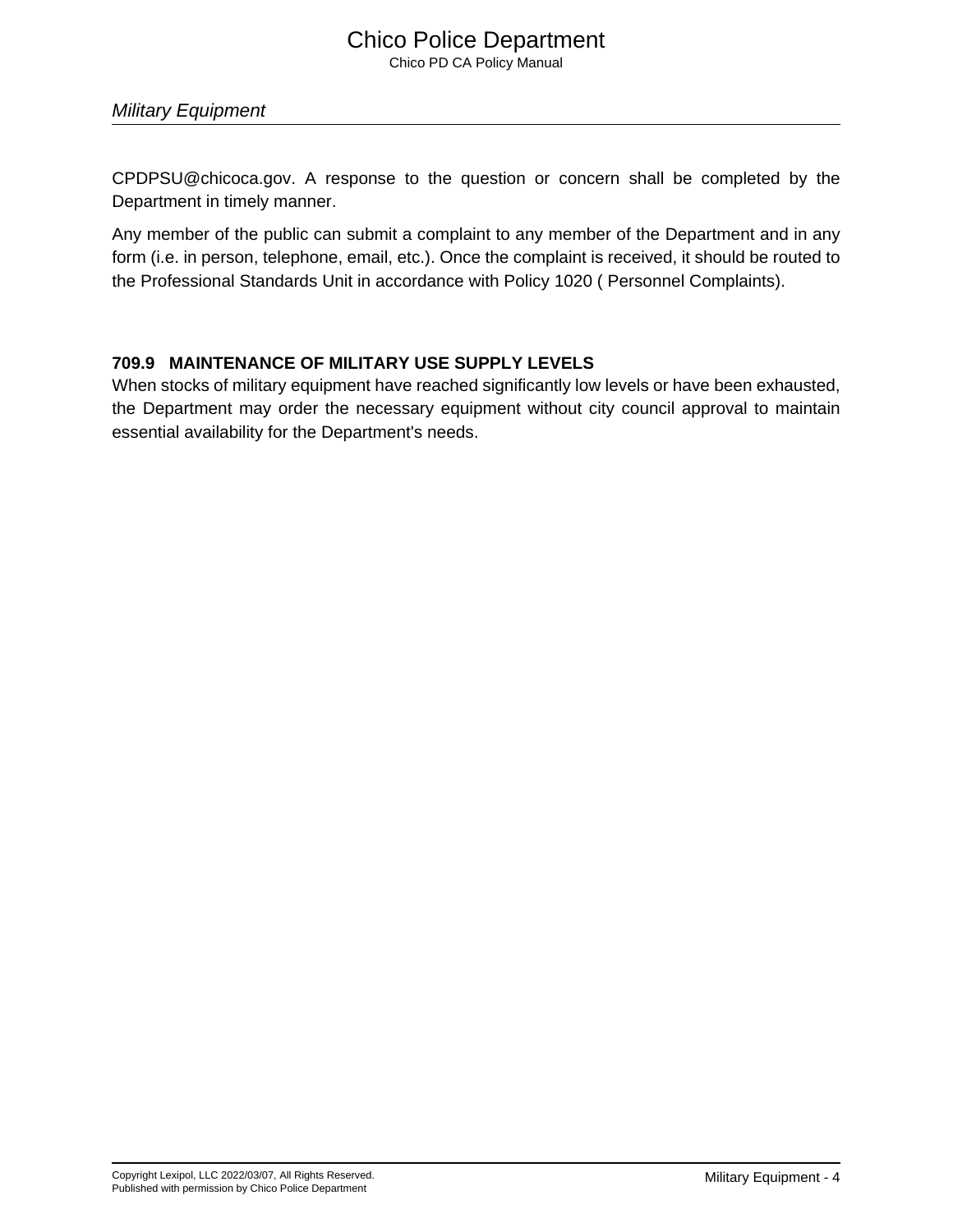

# **1. Unmanned Aerial Systems**

# **a. Description, Quantity, Capabilities, and Purchase Cost:**

## **DJI Mavic 2 Enterprise drone, Quantity 2, Cost \$6,500 each**

 The Mavic 2 Enterprise was specifically built to serve industries and applications in public safety, inspection, search & rescue, fire response, and law enforcement. This Unmanned Aerial System (UAS) is a battery powered, remote operated device with a mounted camera, light and thermal imaging device. This UAS has proven to be useful to public safety agencies in firefighting, search and rescue, pre‐operational surveillance, and other tactical situations where aerial views enhance the safety and efficiency of public safety personnel. This UAS has a flight time of 30 minutes.

#### **DJI Mavic Mini drone, Quantity 2, Cost \$1,200 each**

 The Mavic Mini was specifically built to serve enthusiasts. This small UAS is a battery powered, remote operated device with a mounted camera and lights. This UAS has proven to be useful to public safety agencies in firefighting, search and rescue, pre‐operational surveillance, and other tactical situations where aerial views enhance the safety and efficiency of public safety personnel. This UAS has a flight time of 30 minutes.

# **iFlight Alpha A85 Whoop drone, Quantity 3, Cost \$329 each**

- The iFlight Alpha A85 is a micro UAS designed to be flown in first person view (FPV). This UAS is a very small battery powered, remote operated device with a mounted camera and lights. This UAS was built and designed to be a surveillance tool used to enter structures prior to sending public safety personnel. This UAS has a flight time of 6 minutes.
- **b. Purpose:** May be deployed when an arial view would enhance situational. awareness and assist officers or incident commanders during, but not limited to, the following occurrences:
	- Arrest/Search Warrant
	- CBRNE (Chemical, Biological, Radiological, Nuclear, Explosives)
	- Crowd Control/Special Events
	- Dignitary Protection Detail
	- Disaster Management
	- Ongoing Criminal Investigation
	- Explosive Ordnance Disposal/Investigation
	- Fire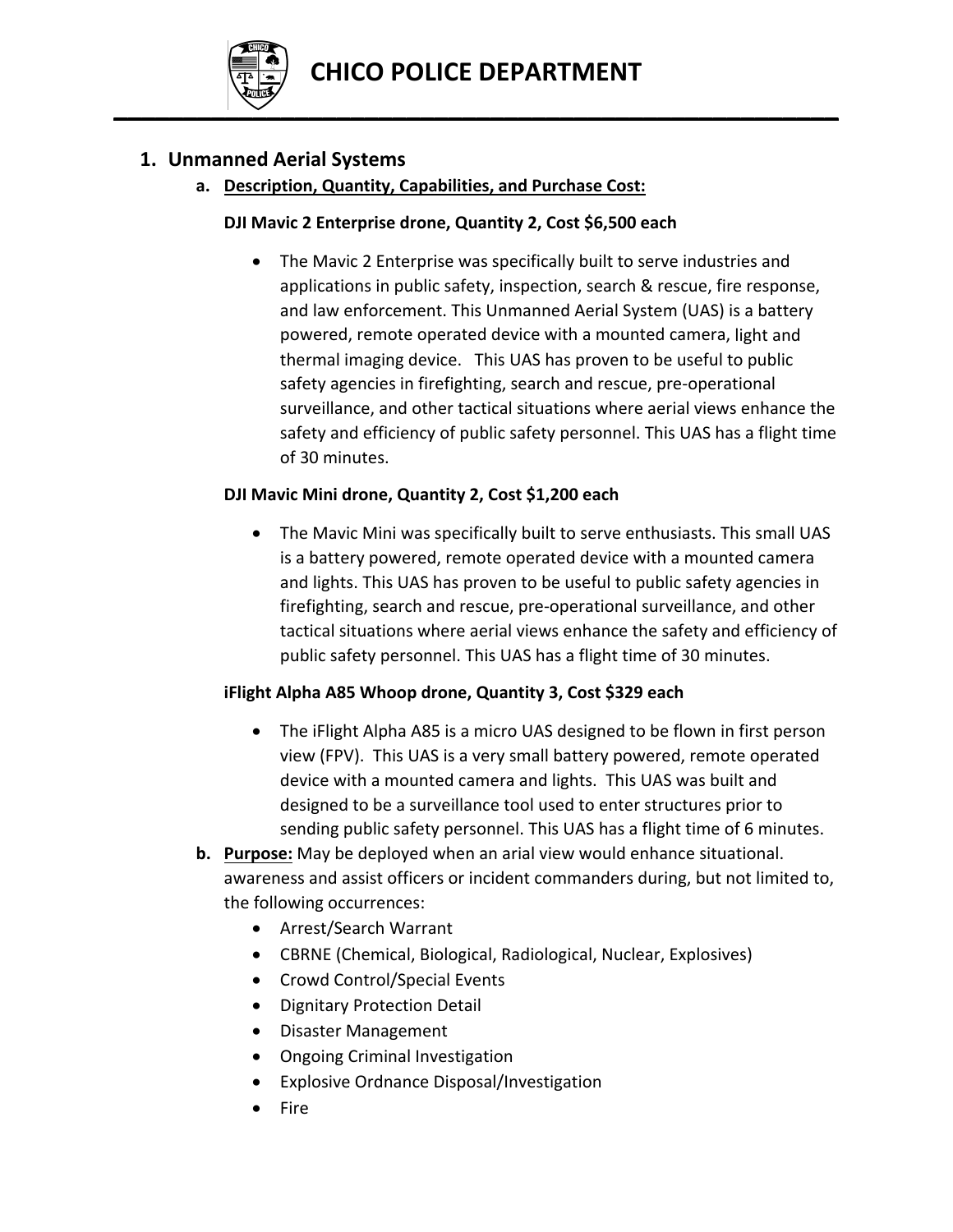

- Forensic/Crime Scene
- Missing Persons Investigations
- Perimeter Search and Security
- Search and Rescue
- SWAT Operation
- Traffic Collision
- Training
- Public Relations/Multimedia Productions
- Assisting outside agencies in any of the above situations
- Assisting other City of Chico departments with carrying out their mission of better serving Chico residents and visitors
- **c. Authorized Use:** UAS may be utilized to enhance the department's mission of protecting lives and property when other means and resources are not available or are less effective. Any use of a UAS will be in strict accordance with constitutional and privacy rights and Federal Aviation Administration (FAA) regulations. The use of UAS shall not be used in the following circumstance:
	- To conduct random surveillance.
	- To target a person based solely on actual or perceived characteristics, such as race, ethnicity, national origin, religion, sex, sexual orientation, gender identity or expression, economic status, age, cultural group, or disability.
	- To harass, intimidate, or discriminate against any individual or group.
	- To conduct personal business of any type.
	- UAS shall never be weaponized.
- **d. Expected Lifespan:** 5 10 years
- **e. Fiscal Impact:** \$500 ‐ \$1000 battery replacement

# **2. Armored Rescue Vehicle**

**a. Description, Quantity, Capabilities, and Purchase Cost:**

# **Lenco Bearcat Armored Rescue Vehicle, Quantity 1, Cost \$216,801\***

 The armored rescue vehicle (ARV) is designed to provide ballistic protection during tactical events (designed to withstand multiple bullet strikes from small arms fire as well as low level explosions). It is equipped with emergency lights/siren and a public address system. The ARV is equipped with a chemical agent delivery system that allows CS gas or smoke to be delivered into barricades from the safety of the ARV.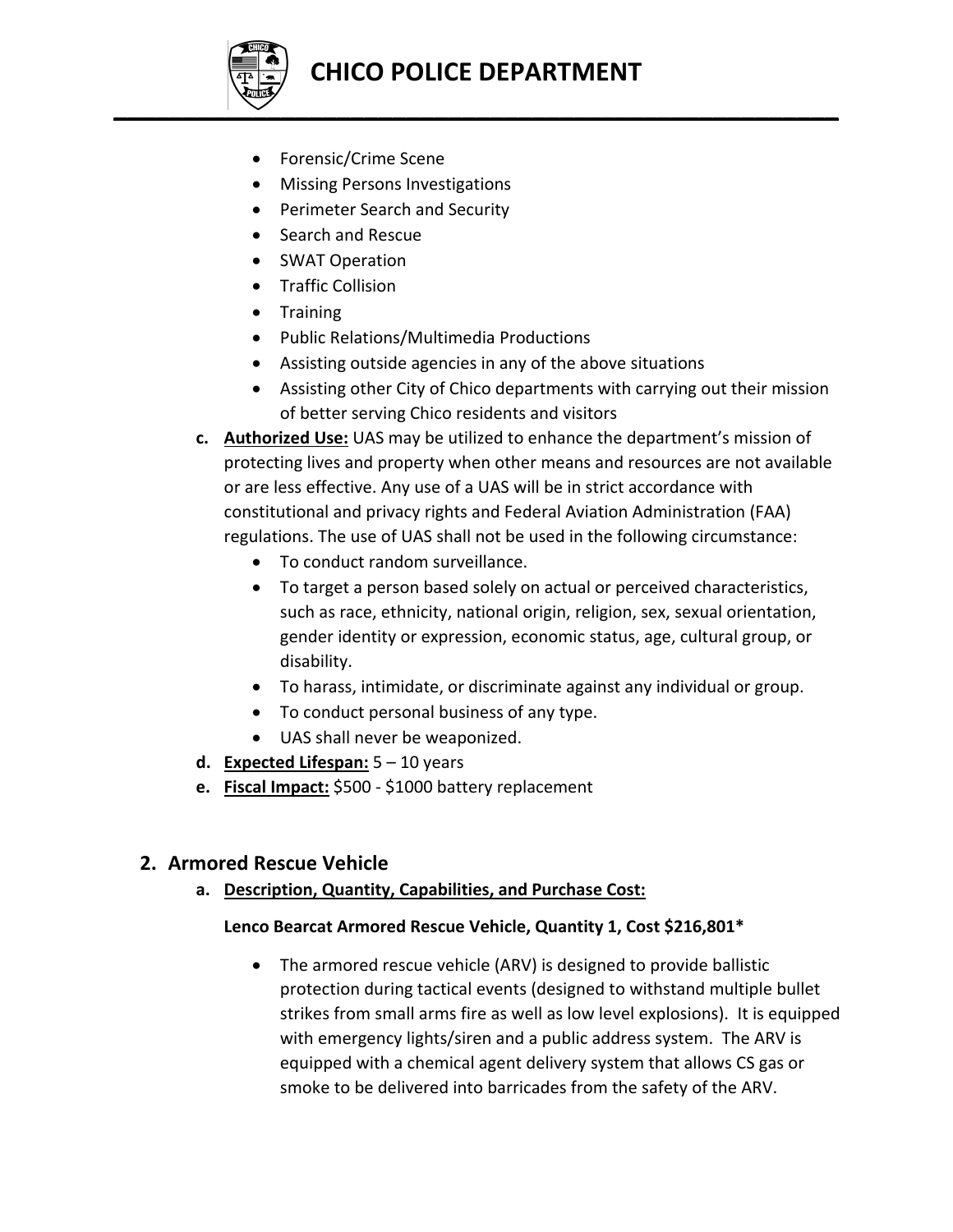

Commons uses for the ARV include citizen and officer rescues, evacuations, and deployment of officers and chemical agents. The ARV is a regional mutual‐aid asset that is also used by the Butte County Sheriff's Office.

\*The first ARV was destroyed by fire. This price reflects the replacement cost for the current ARV.

- **b. Purpose:** To be used in response to critical incidents to enhance officer and community safety, improve scene containment and stabilization, and assist in resolving critical incidents.
- **c. Authorized Use:** The Chief of Police, Watch Commander, Crisis Response Unit Commander, or Incident Commander may authorize the use of the ARV for the following circumstances:
	- Recovery and/or evacuation of person(s) who are injured or stranded in a high-risk area, to assist with riots and violent breaches of the peace, natural or other disasters, assist with barricaded subjects, service of high‐ risk search warrants or arrest warrants, or the movement of personnel into a hostile or unsafe areas to effect an arrest or render aid.
	- Law Enforcement training, public relations display, mutual aid assistance and other uses deemed necessary by the Chief of Police or sworn members of command staff.
	- When law enforcement action requires a response beyond the capabilities of uniformed patrol staff or investigative personnel.
	- Patrol Supervisors may authorize the use of the ARV in emergency situations with an immediate notification to the on duty or on call Watch Commander.
- **d. Expected Lifespan:** 20 years
- **e. Fiscal Impact:** Annual maintenance cost of approximately \$2,000

# **3. Specialized Firearms**

**a. Description, Quantity, Capabilities, and Purchase Cost:** Rifles are firearms that are fired from shoulder level, having a long spirally grooved barrel intended to make bullets spin and thereby have greater accuracy over a long distance. Rifles are magazine fed and either bolt‐action or semi‐automatic. Rifles can be configured for different purposes such as patrol, traffic motorcycle, or SWAT. The cost of the weapon greatly depends on the configuration. The below costs are averages. Submachine guns are magazine fed automatic carbines designed to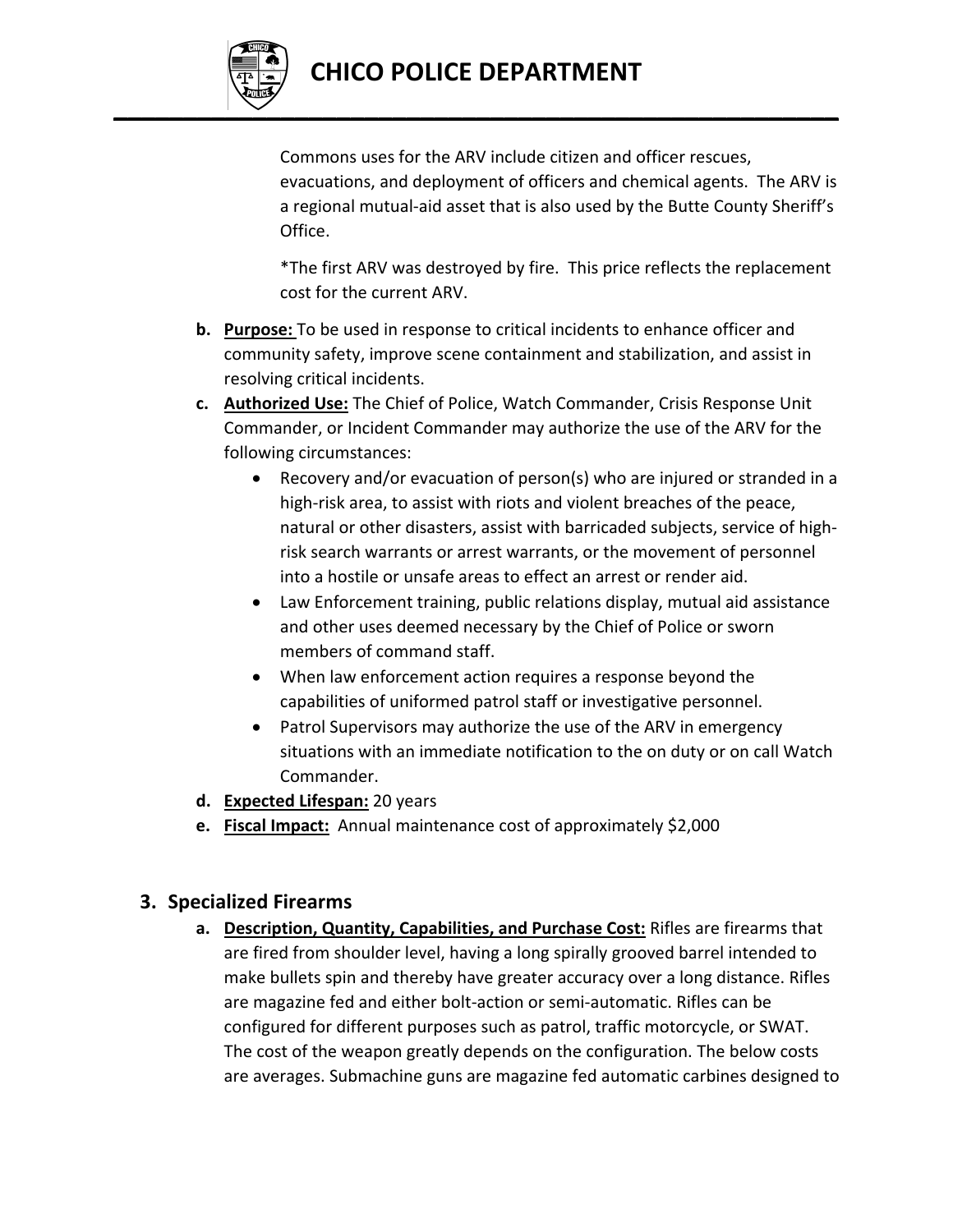

fire handguns cartridges. All submachine guns and sniper rifles are exclusively used by the SWAT team.

**Bushmaster XM15‐E2S 5.56/.223, Quantity 23, Cost \$1400 each Colt M16A1 5.56, Quantity 15, Cost \$1400 each Colt SP1 .223, Quantity 3, Cost \$1400 each Colt Sporter .223, Quantity 1, Cost \$1500 each Colt Match Target Lightweight .223, Quantity 1, Cost \$1500 Remington 700 .308, Quantity 5, Cost \$1400 each Sig Sauer 716 G2 .308, Quantity 2, Cost \$1600 each Sig Sauer 516 5.56, Quantity 7, Cost \$1500 each Springfield M1A .3, Quantity 4, Cost \$1200 each H&R Arms Company M1 .3, Quantity 3, Cost \$1000 each Smith & Wesson M&P15 5.56, Quantity 5, Cost \$1400 each General Motors Hydramatic M16A1 5.56, Quantity 4, Cost \$1000 each Heckler and Koch 33E/53C 5.56, Quantity 2, Cost \$1500 each International Harvester M1 .3, Quantity 1, Cost \$1000 each Heckler and Koch UMP submachine gun .40/.45, Quantity 2, Cost \$2300 each Heckler and Koch MP5 submachine gun 9mm, Quantity 1, Cost \$2300 each Black Hills Ammunition Subsonic .308 WIN match, Quantity 10, Cost \$2 each**

180 gr specialized duty ammunition for the SWAT sniper team

**Hornady TAP Heavy Barrier .308 WIN GMX, Quantity 1,437, Cost \$3 each**

165 gr specialized duty ammunition for the SWAT sniper team

**Hornady TAP Precision .308 WIN ELD Match, Quantity 7,410, Cost \$3 each**

168 gr specialized duty ammunition for the SWAT sniper team

# **RUAG Swiss Armour Piercing .308 WIN Hard Target, Quantity 128, Cost \$4 each**

196 gr specialized duty ammunition for the SWAT sniper team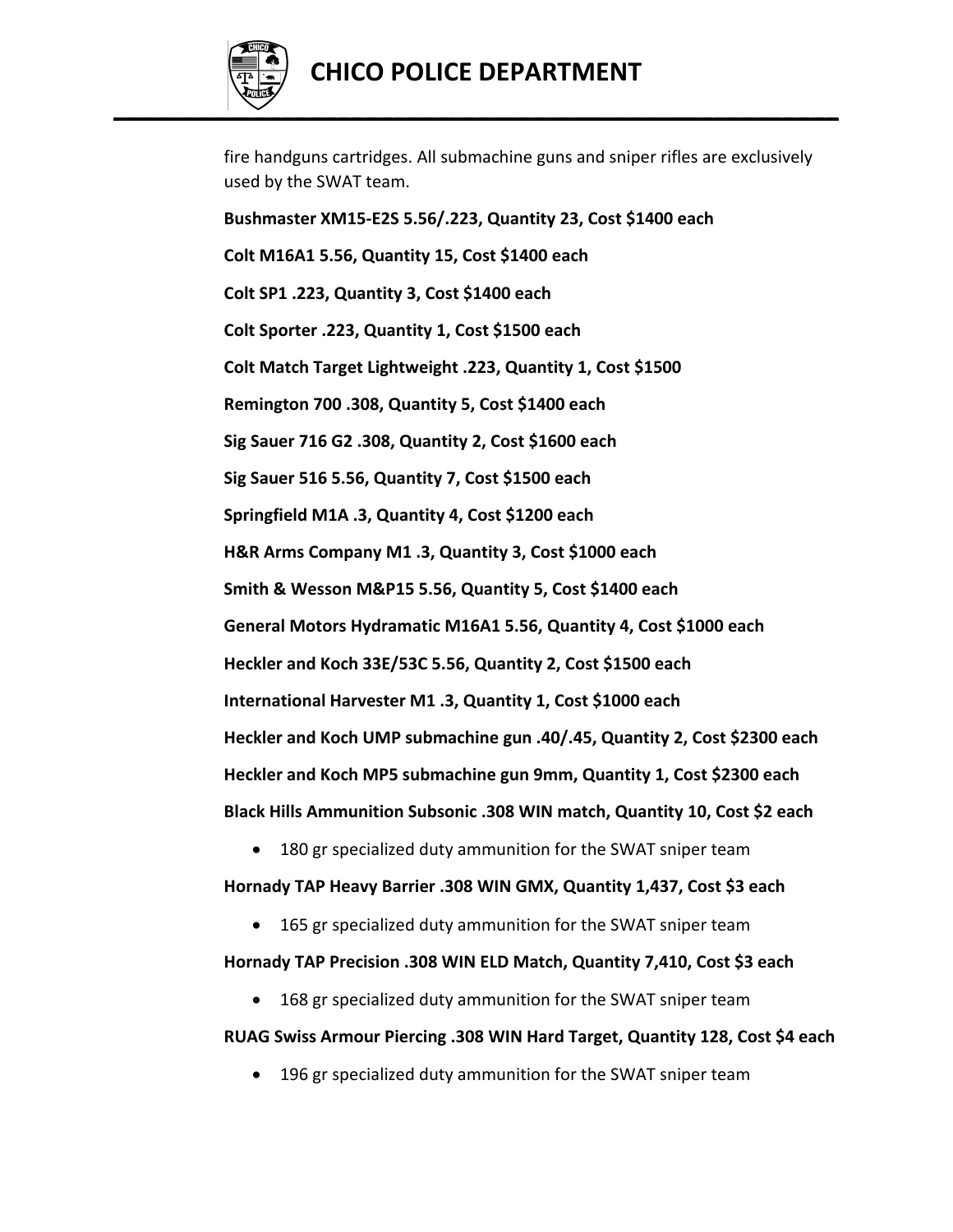

## **Speer Gold Dot LE .223 REM, Quantity 13,763**

64 gr ammunition for duty carbine rifles

#### **Speer Federal American Eagle .223 REM, Quantity 159,500**

55 gr practice rounds used for qualifications and training

#### **Fiocchi Frangible Ammunition .223 REM, Quantity 4,000**

50 gr frangible rounds used for training in the live fire shoot house

#### **Federal Premium .223 REM, Quantity 9,500**

45 gr practice rounds used for qualifications and training

#### **Federal 12g. Slug 1oz, Quantity 475**

- 1oz slug used by Explosive Ordinance Technicians and the SWAT team
- b. **Purpose:** To be used as precision weapons to address a threat with more precision and/or greater distances than a handgun, if present and desirable.
- **c. Authorized Use:** Only POST certified and department trained officers may use rifles. Only POST certified and department trained SWAT officers may use submachine guns. All personnel who are authorized to use a rifle must demonstrate proficiency annually. SWAT members must demonstrate proficiency monthly with both rifles and submachine guns.
- **d. Expected Lifespan:** Lifespans vary and some have none as parts can be changed.
- **e. Fiscal Impact:** Annual maintenance is approximately \$50 for each weapon.

# **4. Distraction Devices**

**a. Description, Quantity, Capabilities, and Purchase Cost:**

**Defense Technology Low Roll Distraction Device, Quantity 41, Cost \$60**

**Defense Technology Mutli‐Port Distraction Device, Quantity 18, Cost \$60**

#### **Defense Technology Fuse, Quantity 49, Cost \$34**

● A non-bursting, non-fragmenting reusable device that produces a loud noise with an intense bright light. These distraction devices are commonly referred to as "flashbangs" and they are extremely useful for distracting dangerous persons during assaults, hostage rescues, and other high‐risk arrest situations. The devices are re‐usable up to 25 times by replacing the fuse.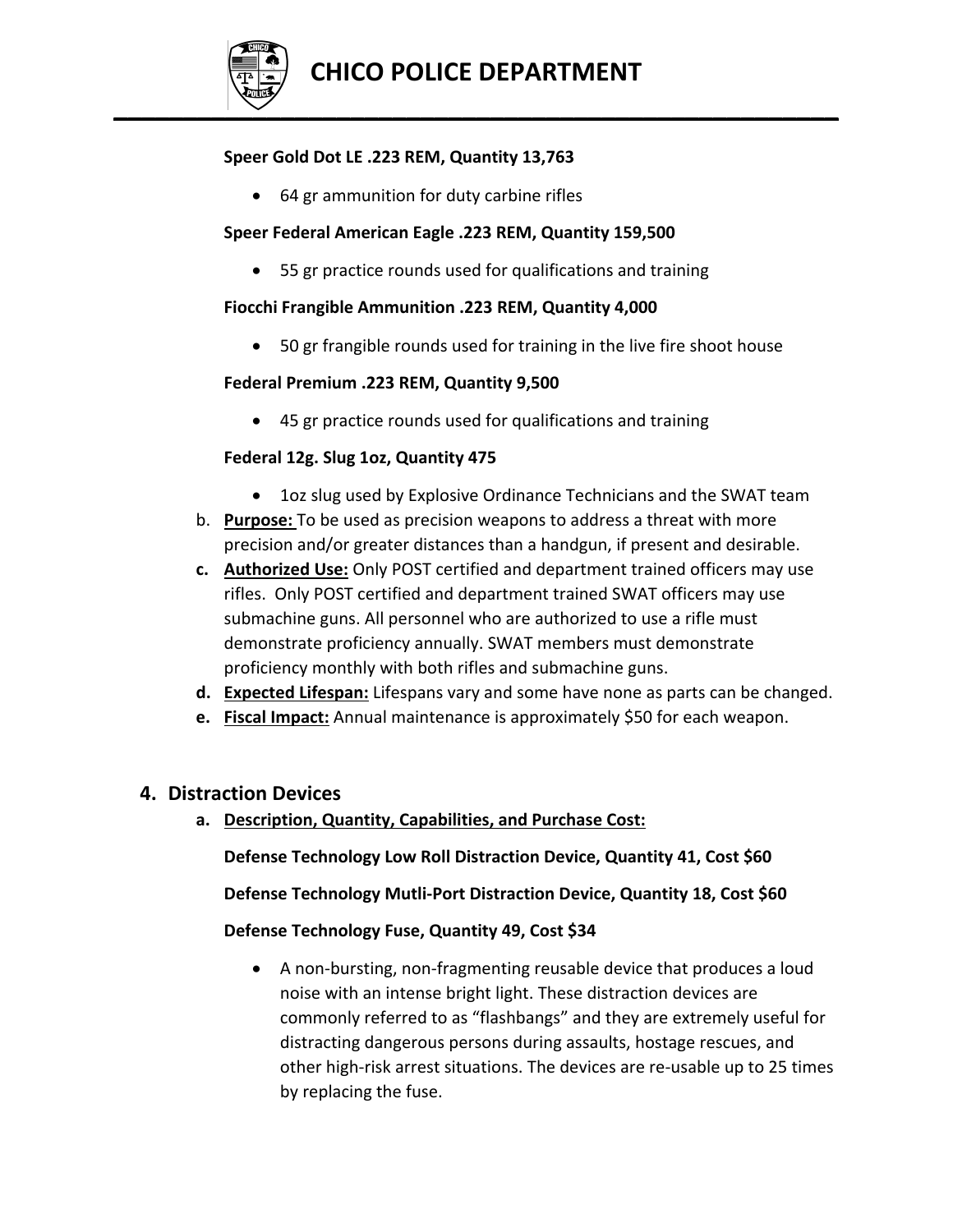

- **b. Purpose:** To produce a distraction with a loud noise and bright light in order to provide a tactical advantage for officers.
- **c. Authorized Use:** Distraction devices shall only be used by officers who have been trained in their use during hostage or barricaded subject situations, situations that pose a high risk of death or serious bodily injury to officers, or during training exercises.
- **d. Expected Lifespan:** 5 years
- **e. Fiscal Impact:** Replace fuses and bodies as needed. Currently about 15 replaced a year for an average cost \$600 annually.

# **5. Chemical Agents and Smoke Canisters**

**a. Description, Quantity, Capabilities, and Purchase Cost:** Chemical Agents munitions, which are commonly referred to as "tear gas," can be used by the Chico Police Department as a non‐lethal tool to disperse rioting suspects or barricaded subjects. The Chico Police Department uses chemical agents which are used by law enforcement agencies across the United States: CS (2‐ Chlorobenzylidenemalononitrile) and OC (Oleoresin Capsicum). CS is an irritating agent and lachrymator (irritates the eyes and causes tears to flow). CS has been medically tested in the UK and the US, specifically by the US Army. There are no known allergic reactions to CS. OC was de‐regulated in California in 1996, is endorsed by the FBI, and is available to civilians to legally possess (2.5 oz or less). OC is an inflammatory agent which causes involuntary closure of eyes (open in 2‐ 5 minutes) and respiratory inflammation (subsides in approximately 2 minutes).

# **Defense Technology Pocket Tactical Grenade CS, Quantity 42, Cost \$24 each**

 This CS grenade is a flameless design primarily used for indoor tactical situations to detect or dislodge a barricaded subject. These CS grenades are deployed by hand and not designed to be launched from a 40MM or any other launch platform. The CS grenade will deliver approximately .70 ounces of agent during its 20‐25 second burn time. These CS grenades could be used in riot situations as well as indoor use.

# **Defense Technology Riot Control Continuous Discharge CS, Quantity 21, \$33 each**

 The Riot Control CS Grenade is designed specifically for outdoor use in crowd control situations with a high‐volume continuous burn that expels its payload in approximately 20‐40 seconds through four gas ports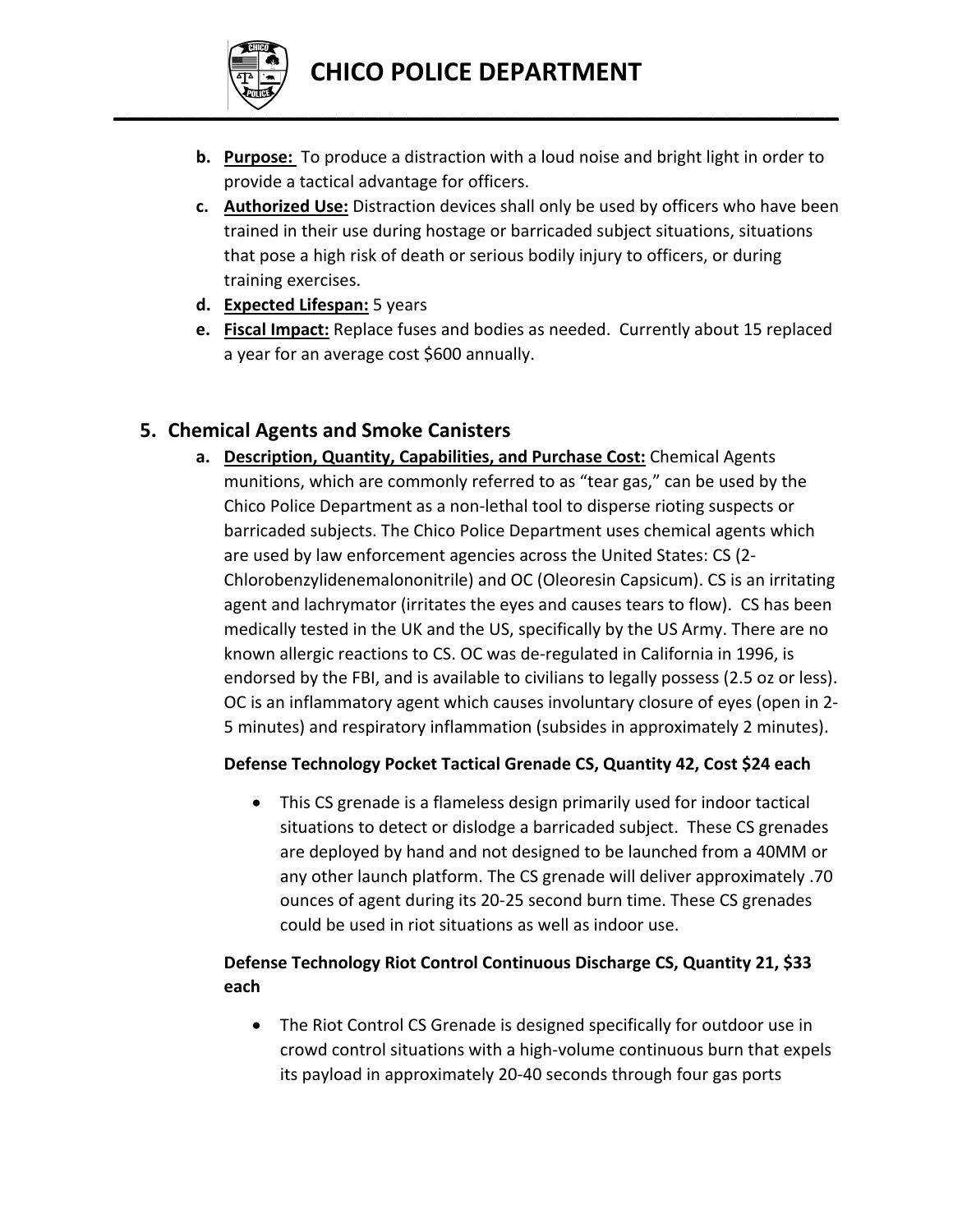

located on the canister. This grenade dispels smoke as well as CS which allows for concealed tactical movement as well as crowd displacement.

# **Defense Technology Large Smoke Canisters, Quantity 15, Cost \$39 each**

- This smoke grenade is a flameless design primarily used for indoor tactical situations to detect or dislodge a barricaded subject. These smoke grenades are deployed by hand and not designed to be launched from a 40MM or any other launch platform. The smoke grenade will deliver approximately .70 ounces of agent during its 20‐25 second burn time. These smoke grenades could be used in riot situations as well as indoor use.
- **b. Purpose:** To de‐escalate a potentially deadly situation, with a reduced potential for death or serious physical injury to all persons, when a decision has been made to restrain or arrest a violent or threatening subject(s).
- **c. Authorized Use:** Chemical Agents may be used for crowd control, crowd dispersal, or against barricaded suspects based on the circumstances. Only the Watch Commander, Incident Commander, or Tactical Commander may authorize the delivery and use of tear gas, and only after evaluating all conditions known at the time and determining that such force reasonably appears justified and necessary.
- **d. Expected Lifespan:** All chemical agents have a life span of 5 years
- **e. Fiscal Impact:** Replace expired or used chemical agents‐ \$500 annually

# **6. PepperBall**

**a. Description, Quantity, Capabilities, and Purchase Cost:**

# **Tippman SA200 PepperBall Launcher, Quantity 4, Cost \$250 each**

● This is a commercial paintball gun that uses compressed air to fire a nonlethal projectile that contains OC, or pepper spray. The launcher is fed by a large hopper that holds about 100 projectiles.

# **PepperBall FTC Basic, Quantity 7, Cost \$600 each**

 This is a purpose built PepperBall launch system that uses compressed air to fire a non‐lethal projectile that contains OC or paint. The launcher is fed by a large hooper that hold about 100 projectiles.

# **PepperBall LIVE‐X PROJECTILE, Quantity 2600, Cost \$3 each**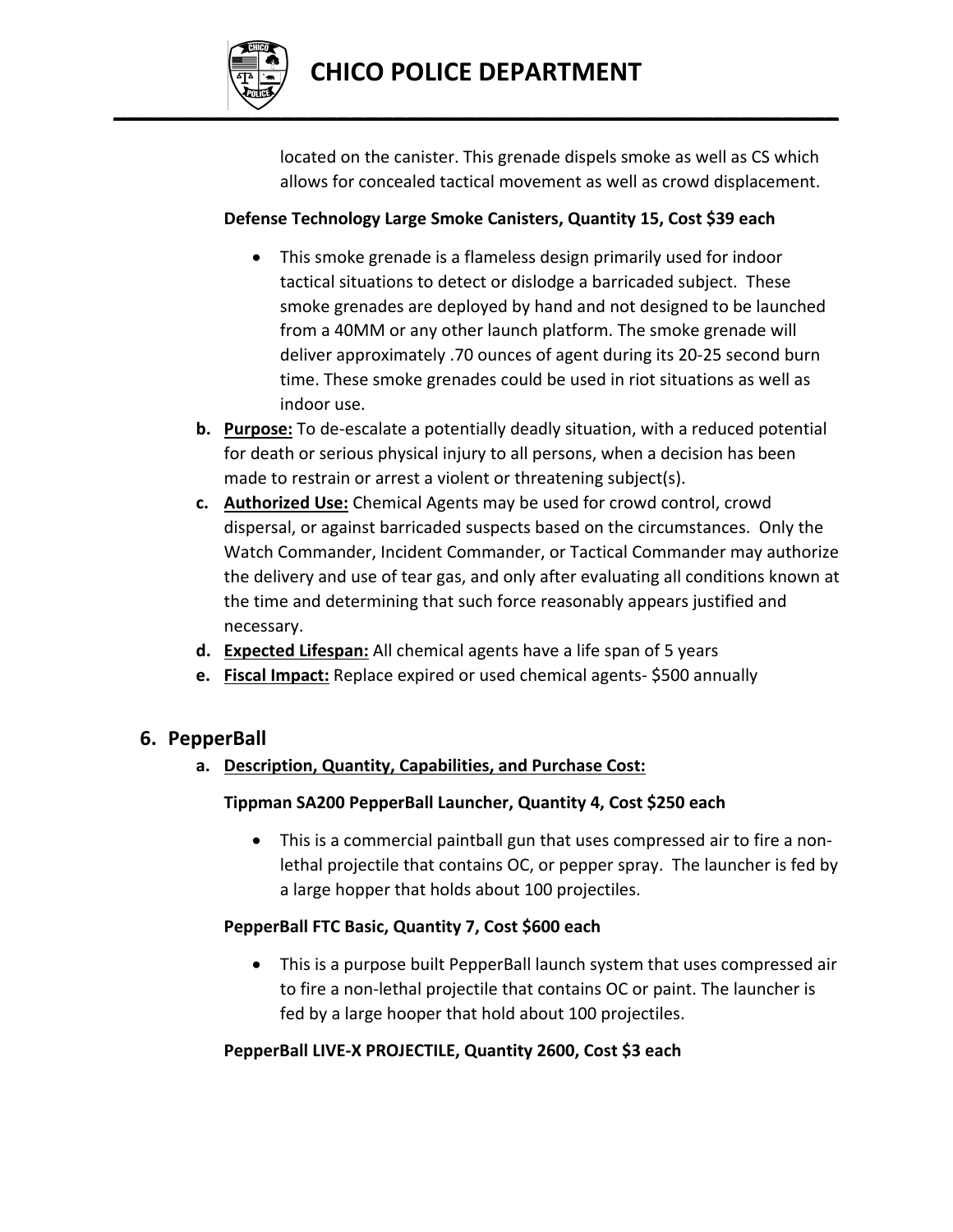

 The LIVE‐X Projectile contains a concentrated amount of PAVA pepper powder. One round of LIVE‐X contains the equivalent of 10 PepperBall rounds. Discharged from a PepperBall Launcher, the projectile has a velocity of 280‐350 FPS. The projectile has a direct impact range of 60 feet and an area of saturation of 150+ feet. The projectile contains 5% PAVA powder.

# **PepperBall Training Inert Projectile, Quantity 750, Cost \$1 each**

- PepperBall Training Inert projectiles are training projectiles that contain harmless, scented powder. They are exclusively used to train officers on the use of the PepperBall system
- **b. Purpose:** To limit the escalation of conflict where employment of lethal force is prohibited or undesirable. Situations for use of the less lethal weapon systems may include but are not limited to:
	- Self-destructive, dangerous and/or combative individuals.
	- Riot/Crow control and civil unrest incidents.
	- Circumstances where a tactical advantage can be obtained.
	- Potentially vicious animals.
	- Training exercises or approved demonstrations.
- **c. Authorized Use:** Only those officers who have been trained in the use of PepperBall system are authorized to use the PepperBall system.

# **d. Expected Lifespan:**

- $\bullet$  Tippman SA200 15 years
- PepperBall Launcher No expiration
- PepperBall Live-X Projectile 1 year
- PepperBall Inert Training Round 5 years
- **e. Fiscal Impact:**
	- Tippman  $SA200 $50$  annually
	- PepperBall Launcher \$50 annually
	- PepperBall Live-X Projectile \$1200 annually
	- PepperBall Inert Training Round \$500 annually

# **7. Long Range Acoustic Device**

**a. Description, Quantity, Capabilities, and Purchase Cost:**

**LRAD 100X, Quantity 1, Cost \$15,000**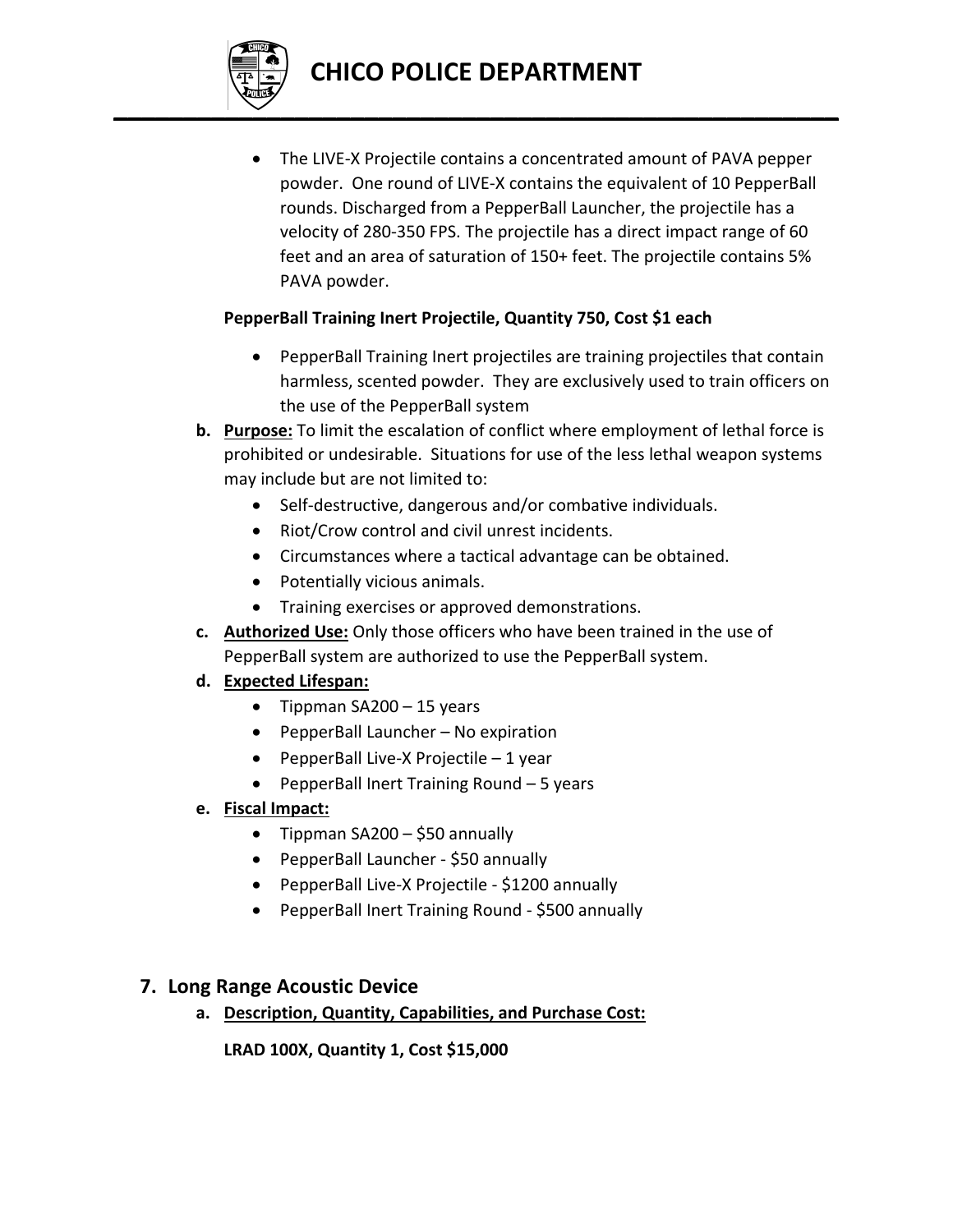

- The LRAD 100X is a portable hailing system able to extend voice broadcast range out to 600 meters. This ensures voice messages are clearly heard and understood. The battery operated and remote operation of the LRAD allow the operator to communicate from secure area.
- **b. Purpose:** To be used to issue dispersal orders during crowd and riot control situations or to address the public in the event of civil emergencies, natural disasters, evacuations, and police incidents (e.g., missing persons, perimeters for wanted suspects. K9 deployments, etc.). The LRAD may also be used to issue a warning tone.
- **c. Authorized Use:** The LRAD should only be used by officers trained in its deployment and used in a manner consistent with Department policy and training.
- **d. Expected Lifespan:** 20 years
- **e. Fiscal Impact:** None

# **8. Less Lethal Impact Weapons**

**a. Description, Quantity, Capabilities, and Purchase Cost:**

#### **Defense Technology 40 MM Single Shot Launcher, Quantity 22, Cost \$855 each**

 The 40MM single launcher is a tactical single shot launcher that fires a standard 40MM less lethal ammunition up to 131ft. This launcher is breach loaded and must be reloaded after each use.

#### **Defense Technology 40 MM 4 Shot Launcher, Quantity 1, Cost \$ 1,975**

 The 40MM 4 shot launcher is a tactical 4 shot launcher that fires a standard 40MM less lethal ammunition up to 131ft. This launcher provides multi‐shot capability before having to reload.

#### **Penn Arms 40MM 6 Shot Launcher, Quantity 1, Cost \$2,700**

 The 40MM 6 shot launcher is a tactical 6 shot launcher that fires a standard 40MM less lethal ammunition up to 131ft. This launcher provides multi‐shot capability before having to reload.

#### **Defense Technology 37 MM Single Shot Launcher, Quantity 1, Cost \$850**

 The 37MM single shot launcher is a tactical single shot launcher that fires a standard 37MM less lethal ammunition up to 50 yards. This launcher is a breach loaded and must be reloaded after each use.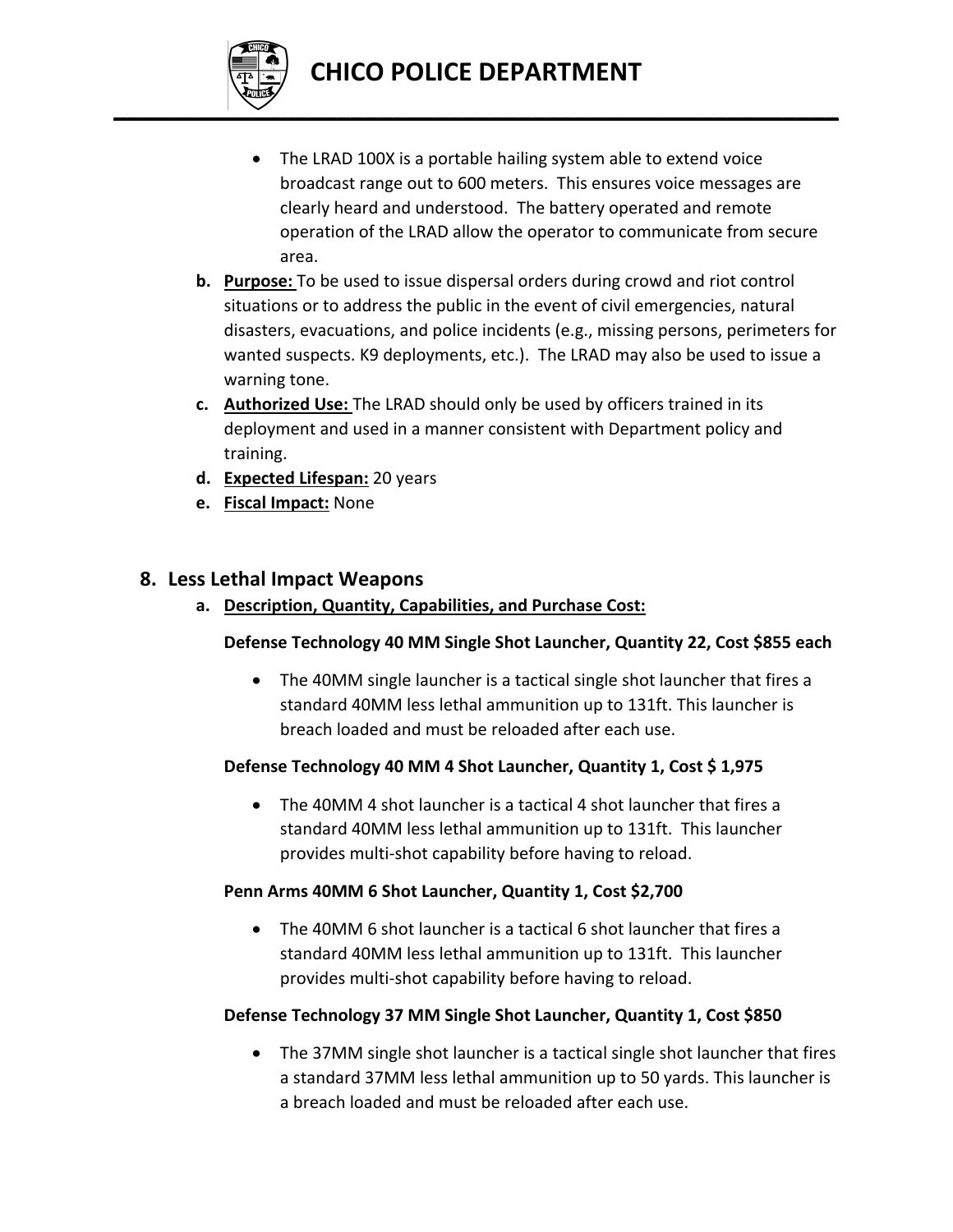

#### **Federal Laboratories 37 MM Single Shot Launcher, Quantity 1, Cost \$ 850**

 The 37MM single shot launcher is a tactical single shot launcher that fires a standard 37MM less lethal ammunition up to 50 yards. This launcher is a breach loaded and must be reloaded after each use.

## **Remington 870 Less Lethal Shotgun, Quantity 18, Cost \$500 each**

• The Remington 80 Less Lethal Shotgun is used to deploy the less lethal 12‐gauge Super‐Sock Beanbag Round up to 75 feet. The range of the weapon system helps to maintain space between officers and a suspect reducing the immediacy of the threat which is a principle of de‐ escalation.

#### **12‐Gauge Super‐Sock Beanbag Round, Quantity 938, Cost \$5 each**

 A less lethal 2.4 inch 12‐gauge shotgun round firing a ballistic fiber bag filled with 40 grams or lead shot at a velocity of 270‐290 feet per second. These rounds are discharged from a Remington 870 12‐guage shotgun that is distinguishable by an orange butt stock and fore grip. This round provides accurate and effective performance when fired from the approved distance of not fewer than 5 feet. The maximum effective range of this munition is up to 75 feet.

# **12‐Gauge Aerial Pest Round, Quantity 13, Cost \$5 each**

■ A 12-gauge round used a noise deterrent. They are not discharged at persons, but rather shot into the air where they detonate with a loud report.

# **Defense Technology 40MM Exact Impact Sponge, Quantity 132, Cost \$18 each**

 A less lethal 40MM lightweight plastic and crushable foam projectile fire from a single or multi-round purpose built 40MM launcher with a rifled barrel at up to 325 feet per second. The 30‐gram crushable foam projectile delivers 120ft/lbs. of energy upon impact.

# **Defense Technology 40MM Direct Impact OC, Quantity 12, Cost \$28 each**

 A less lethal 40MM lightweight plastic and crushable foam projectile fire from a single or multi-round purpose built 40MM launcher with a rifled barrel at up to 290 feet per second. The 39‐gram crushable foam projectile delivers 120ft/lbs. of energy upon impact in addition to dispersion of 5 grams of oleoresin capsicum (OC) irritant.